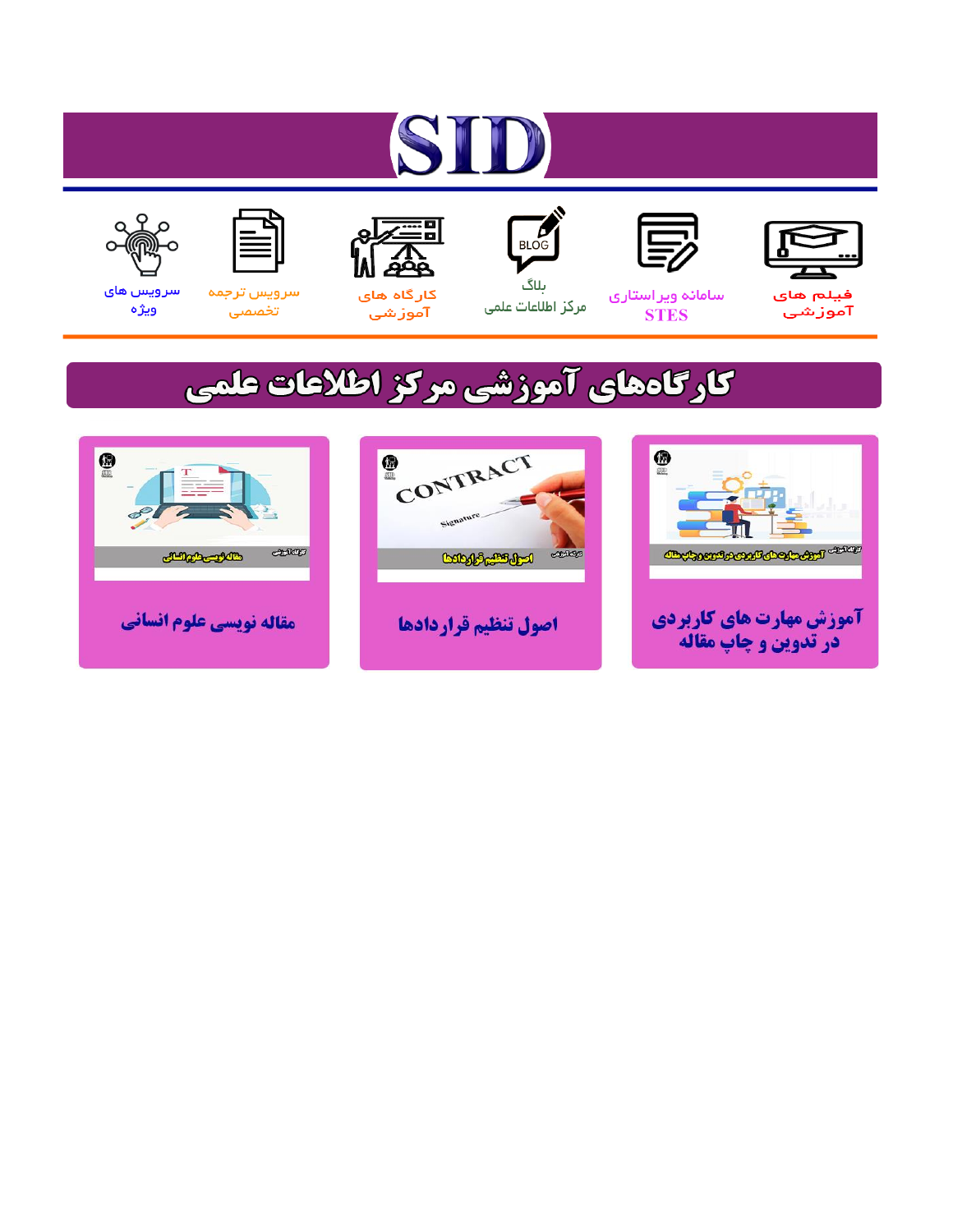## The Effect of Selenium Administration on Restless Leg **Syndrome Treatment**

#### AG Rahimdel, P Ayatollahi, A Zeinali, N Mehrabanian, A Mellat-Ardekani\*

Department of Neurology, Shahid Sadooghi Hospital, Yazd University of Medical Science, Yazd, Iran

#### **A b s t ract**

**Background:** Restless leg syndrome (RLS) is defined as an uncomfortable feeling in the limbs which is prominently sensed in legs. Dopamine system involvement is considered as the base of RLS's etiology. Because of safety, anti-oxidant and dopaminergic promoting action of selenium, this study aims to investigate the effect of se

**Exactless leg syndrome (RLS) is defined as an uncomfortable feeling in the limbs whin legs. Dopamine system involvement is considered as the base of RLS's etiology.<br>
Archive of SID and dopaminergic promoting action of sel Methods:** Sixty patients with primary RLS were enrolled in this clinical trial (Irct2011103015943n1). It was based on 3 periods of drug prescription with one month wash out period. As placebo, 50 and 200 µg of selenium were administered in each separated month. The diagnosis was based on criteria published by IRLSG (International RLS Study Group). The questionnaire included 10 questions while each question's rating was between 0 and 4. Points between 1 and 10 were considered mild, 11 to 20 as moderate, 21 to 30 as severe and 31 to 40 as very severe. After end of each month of drug consumption, questionnaires were completed and each subject was asked to report the severity of disease and side effects of the drugs. At least 10 declines in scale were considered as appropriate responses.

**Results:** Improvement (decline IRLS score >10) was significantly higher in selenium (50 and 200 µg) than pla cebo group.

**Conclusion:** Selenium prescription in daily recommended dose of 50 µg instead of a dopamine agonist would be an alternative treatment in improvement of RLS symptoms.

**Keywords: Restless leg syndrome; Selenium; Treatment** 

#### **lntroduction**

Restless leg syndrome (RLS) is defined as an uncom-

fortable feeling in the limbs which is prominently<br>sensed in legs and rarely in arms.<sup>1</sup> This disturbing<br>feeling leads to restless and forces patient to move the<br>limbs which is pathognomonic manifestation of RLS.<br>This mov

during the patient's sleep.<sup>1,2</sup> Since these symptoms may occur during sleep, most of patients have some difficulty in start of sleeping or during sleep which may lead to fatigue and excessive daily sleepiness. Thus RLS is one of the most important causes of insomnia and sleepiness during the day.<sup>4</sup> The etiology of RLS is not precisely defined yet but it may be primary (idiopathic) or secondary. Primary cases are commonly genetical and are presented as autosomal dominant patterns.<sup>5-8</sup> Secondary types are associated with diseases such as iron deficiency anemia, folic acid deficiency, renal failure and physiological conditions such as pregnancy.1,9 Also some case reports showed an association between RLS and diabetes melitus, rhematoid arthritis and amyloidosis.<sup>1,9</sup>

RLS may be induced secondary to drug consump tion such as lithium, three cyclic antidepressants, do pamine blockers like metoclopramide and phenothiaz ines.<sup>1-3</sup> Some facts such as response to dopaminergic

<sup>\*</sup>Correspondence: Ali Mellat-Ardekani, MD, Assistant Professor of Neurology, Shahid Sadooghi Hospital, Yazd University of Medical Sci-ence, Yazd, Iran. Tel: +98-351-8224001, e-mail: [Ali\\_mellat@ssu.ac.ir](mailto:Ali_mellat@ssu.ac.ir) Received: May 22, 2011 Accepted: September 14, 2011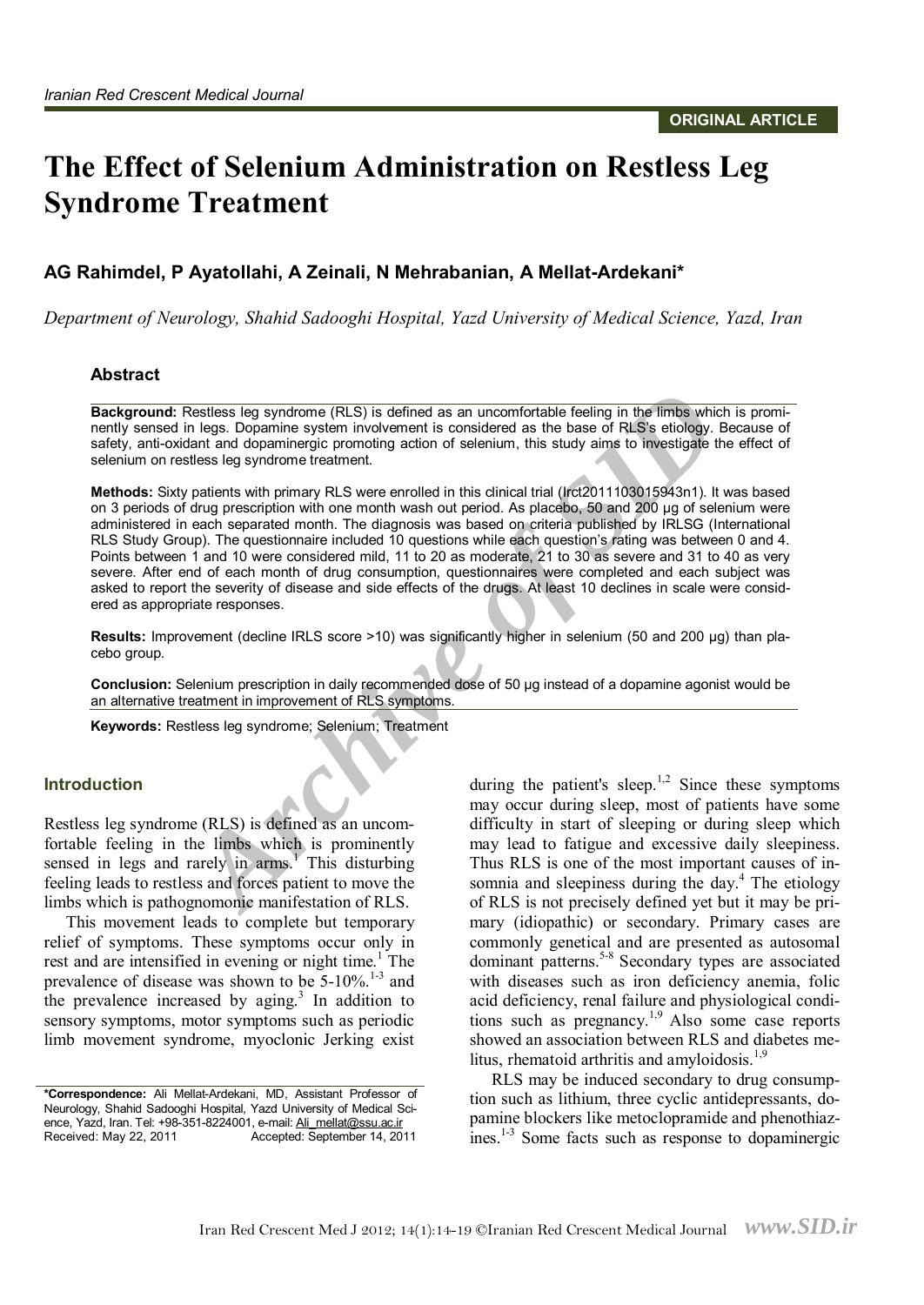Selenium is<br>
dependent RIS like anti-dopaminergies,<br>
ition in iron deficient patients, kid<br>
dependence system, decreased connect-<br>
in uremic patients, drug induce<br>
core problems is beat gamples<sup>14741</sup> in prevorition of sim drugs, drug induced RLS like anti-dopaminergics, hypoactivity of dopamine system, decreased connection to dopamine receptors in basal ganglia<sup>4,10,11</sup> implicate this hypothesis that dopamine system involvement may be the main cause. The diagnosis is clinical and the most important role in diagnosis is the history of uncomfortable feeling in limbs which oc curs only at rest and is aggravated in evening and night time and is relieved by limb movement.<sup>1,11</sup> Diagnostic criteria published by IRLSG (International RLS Study Group) were shown in Table  $1.^{12}$  Some laboratory studies are necessary for diagnosis completion including renal function test, cell blood count,<br>serum iron, ferritin and folic acid levels, EMG-NCV<br>and polysomnography for periodic limb movement<br>syndrome(PLMS).<sup>1,4,11</sup> In recent years, questionnaire<br>for diagnos gold standard for the diagnosis and severity determination. The questionnaire includes <sup>10</sup> questions while each question is rated between <sup>0</sup> and 4. Points be tween 1 and 10 are considered mild, 11 to 20 as mod erate, 21 to 30 as severe and 31 to 40 cas very se vere.4,9,13,14 Differential diagnosis are peripheral neu ron diseases such as painful peripheral neuropathy, vascular diseases, varicose and erythromelalgia, movement disorders such as akathisia, extra pyramidal tremor, etc.<sup>1,4,11</sup> RLS treatment is based on two approaches including pharmacologic and non-pharmacologic. Nonpharmacologic approaches include treatment of the underlying causes like iron supplementary consump-

tion in iron deficient patients, kidney transplantation in uremic patients, drug induced RLS withdrawal, prevention of stimulating subject consumptions such nicotine, alcohol and caffeine. Also sleep hygiene has an important role in reduction of the disturbances.<sup>1,4,9</sup> Pharmacologic approaches include dopaminergic drugs such as levodopa,<sup>9,15</sup> pramipexole,<sup>9</sup> ropinrinol<sup>2,9,15</sup> and pergolide,<sup>2,15</sup> benzodiazepines,<sup>15</sup> opioids such as propoxyphen subsulicylate,<sup>2</sup> antiepileptics such as gabapentin,<sup>2</sup> iron and folic acid.<sup>15</sup>

Selenium was discovered by Brezilus in 1814.<sup>16</sup> In 1957, Foltz and Schwarz implicated that selenium is a rare essential element existing in dietary regimen and has a preventive role for the diseases.<sup>17</sup> Body selenium co This concentration in some countries like United States of America is high and is low in China.<sup>20-22</sup> In 1973, Rotrack and colleagues demonstrated the antioxidative role of selenium.<sup>15</sup> Role of selenium as anti oxidant and anti-inflammatory in reverse striatal do pamine depletion $^{23}$  and decrease in thyrosine hydroxylase activity were shown.<sup>24,25</sup> Selenium is administered by two routes in selenium deficient patients including enteral and parenteral. Also it is prescribed as supplementary diet in pregnant or breast-feeding mothers.<sup>26</sup> In advised doses, no side effects were reported. Even no intoxicated cases with doses up to 400 mg for prostate cancer prevention were shown.<sup>27-30</sup> Because of its safety, and anti-oxidative and dopaminergic promoting actions and dopaminergic agonist side effects, we were encouraged to establish this study to determine the effect of selenium in RLS treatment.

#### **Table1:** Diagnostic criteria for RLS

#### *Essential criteria*

- 1. An urge to move the legs usually accompanied by uncomfortable and unpleasant sensation in the legs.
- 2. The urge to move or unpleasant sensations to be begun or worsen during periods of rest or inactivity such as<br>lying or sitting.
- 3. The urge to move or unpleasant sensations to be partially or totally relieved by movement such as walking or stretching at least as long as the activity continues.
- 4. The urge to move or unpleasant sensation to be worsen in the evening or night than during the day or only to be occurred in the evening or night.
- Supportive features
- 1. Positive family history
- 2. Positive response to dopaminergic therapy
- 3. Periodic limbs movements
- Associated features
- 1. Natural clinical course
- 2. Sleep disturbance
- 3. Medical evaluation/physical examination.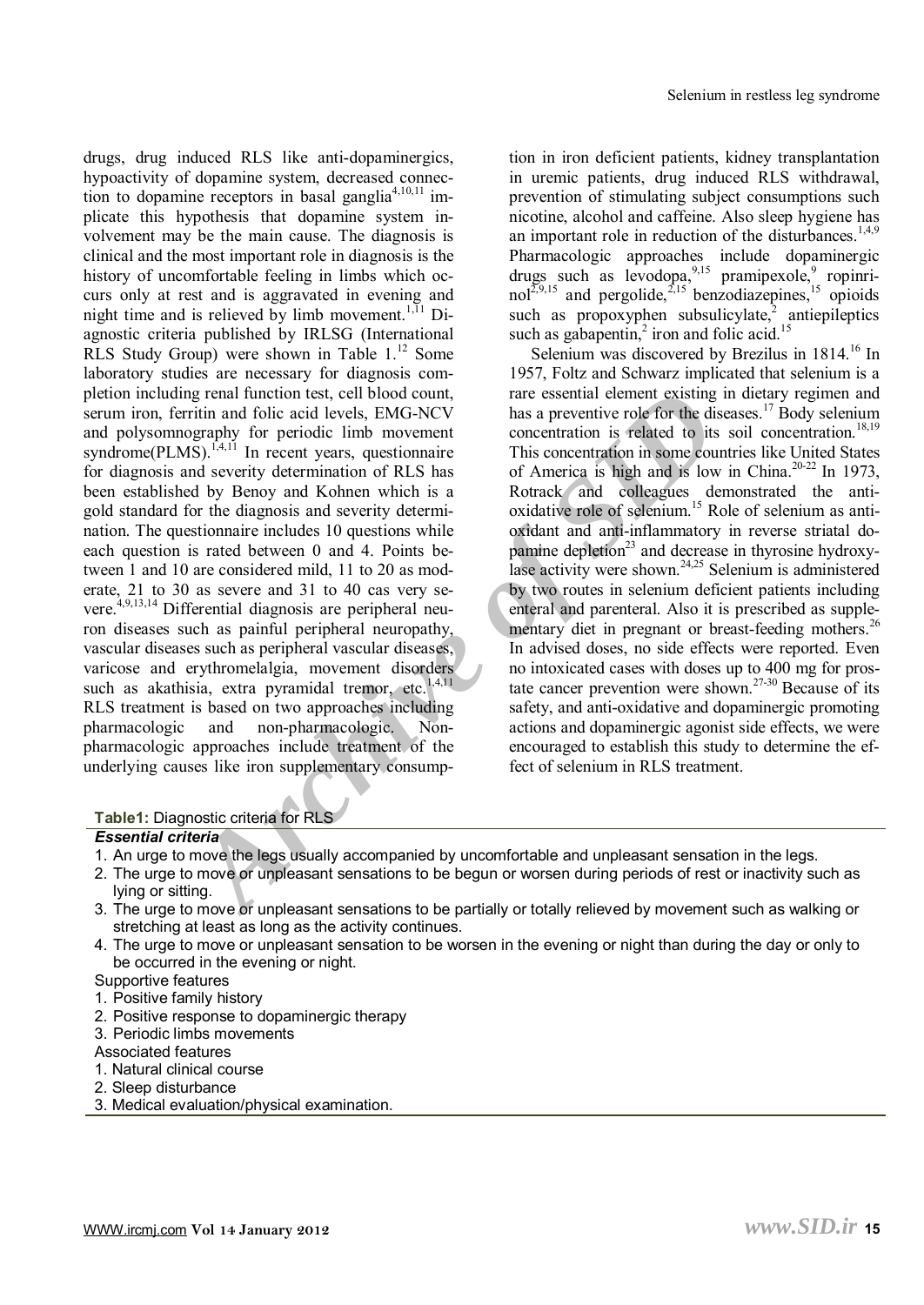### **Materials and Methods**

based on IRLS) and (ii) Patients<br>
Sows the rate of placebo and seleni<br> *Archive systems* of the prior of improvement (decline RES scores<br>
or exams too. After confirma-<br>
cantly higher in selemitim than place<br>
the concent an In our study, which began in June 2010 and lasted until November 2010, initially 68 patients were enrolled with diagnosis of primary RLS based on IRLSSG. The trial was an experimental study and was registered in IRCT (Code: Irct2011103015943n1). All patients passed the full exams by two neurologists. None of examiners ha league's diagnosis. Patients diagnosed as primary RLS by two neurologists were enrolled. The inclusion criteria were (i) Severity of symptoms at least to be moderate (point >10 based on IRLS) and (ii) Patients to be in pri went routine laboratory exams too. After confirma tion, primary cases were enrolled. Eight patients were<br>omitted during the study because of low compliance<br>and insufficient data feedback and finally 60 patients<br>passed the clinical trial successfully. All patients<br>signed a one month wash out period. Only the designer of study was aware of the order of drug administration and the others (neurologists, drug administrators and patients) were blind to the pattern and order of drug administration. Table 2 shows the steps of trial.

Placebo, 50 and 200 mg selenium were prescribed as capsules in equal shape and form. Patients and investigators did not know about the materials inside<br>the capsules. The capsules were delivered to patients<br>in three distinctive same packages with information<br>insides, including start and end of the data. During the<br>trial, naires were completed and asked them to describe the<br>severity of the disease and any side effects of the<br>drug. At least 10 declines in scale were considered as<br>an appropriate response. All statistical analyses were<br>perform cago, IL, USA).The results were shown as mean±SD. In every period, before-after scores of males and fe males were analyzed separately by using nonparametric Wilcoxon test. Comparison of the effect of the drug in every period between males and females was assessed by Mann-Whitney test. All before-after scores in the three groups were compared together by Freedman test. *P*-value of  $\leq 0.05$  was considered as statistically significant.

### **Results**

Sixty patients (34 females, mean age:  $54\pm11.4$  and 26 males, mean age:  $49\pm12.3$ ) were enrolled. Table 3 shows the rate of placebo and selenium efficacy. Rate of improvement (decline IRLS score>10) was significantly higher in selenium than placebo group. Im provement rate between <sup>50</sup> and <sup>200</sup> mg of selenium consumption was not significantly different.

**Table 3:** Score decline comparison between pla cebo and 50 and 200 µg of selenium.

| <b>Score</b><br>decline | <b>Placebo</b><br>No. (%) | 50 µg sele-<br>nium<br>No. (%) | $200 \mu g$ se-<br>lenium<br>No. (%) |
|-------------------------|---------------------------|--------------------------------|--------------------------------------|
| $10 - 15$               | 11(18.3)                  | 27(45)                         | 30(50)                               |
| $15 - 20$               |                           | 4(7)                           | 6(10)                                |
| Total                   | 11(18.3)                  | 31(52)                         | 36 (60)                              |

Patients score before and after treatment with placebo, 50 and 200  $\mu$ g of selenium were shown in Table 4. There were no significant differences between males and females in response to placebo, 50 and 200  $\mu$ g of selenium (*p* values respectively=0.489, 0.473 and 0.44 200 µg of selenium was significantly higher than placebo group (Both *p* values were less than 0.001). Also difference between <sup>50</sup> and <sup>200</sup> µg of selenium was significant (*p* value=0.007).

#### **Discussion**

In our study, females were more afflicted by primary RLS than males (34 vs. 26).This may be due to sexual hormone effects, dietary regimen, psychologic and sleep problems in this gender. Also silent coincidence

**Table 2: Steps of trial** 

| $\sim$ 1 $\sim$ 10 $\sim$ 10 $\sim$ 10 $\sim$ 10 $\sim$ 10 |                |           |                |           |                 |  |  |
|------------------------------------------------------------|----------------|-----------|----------------|-----------|-----------------|--|--|
| <b>State</b>                                               | <b>Placebo</b> | Washout   | 50 µg selenium | Washout   | 200 µg selenium |  |  |
| Duration                                                   | One month      | One month | One month      | One month | One month       |  |  |
|                                                            |                |           |                |           |                 |  |  |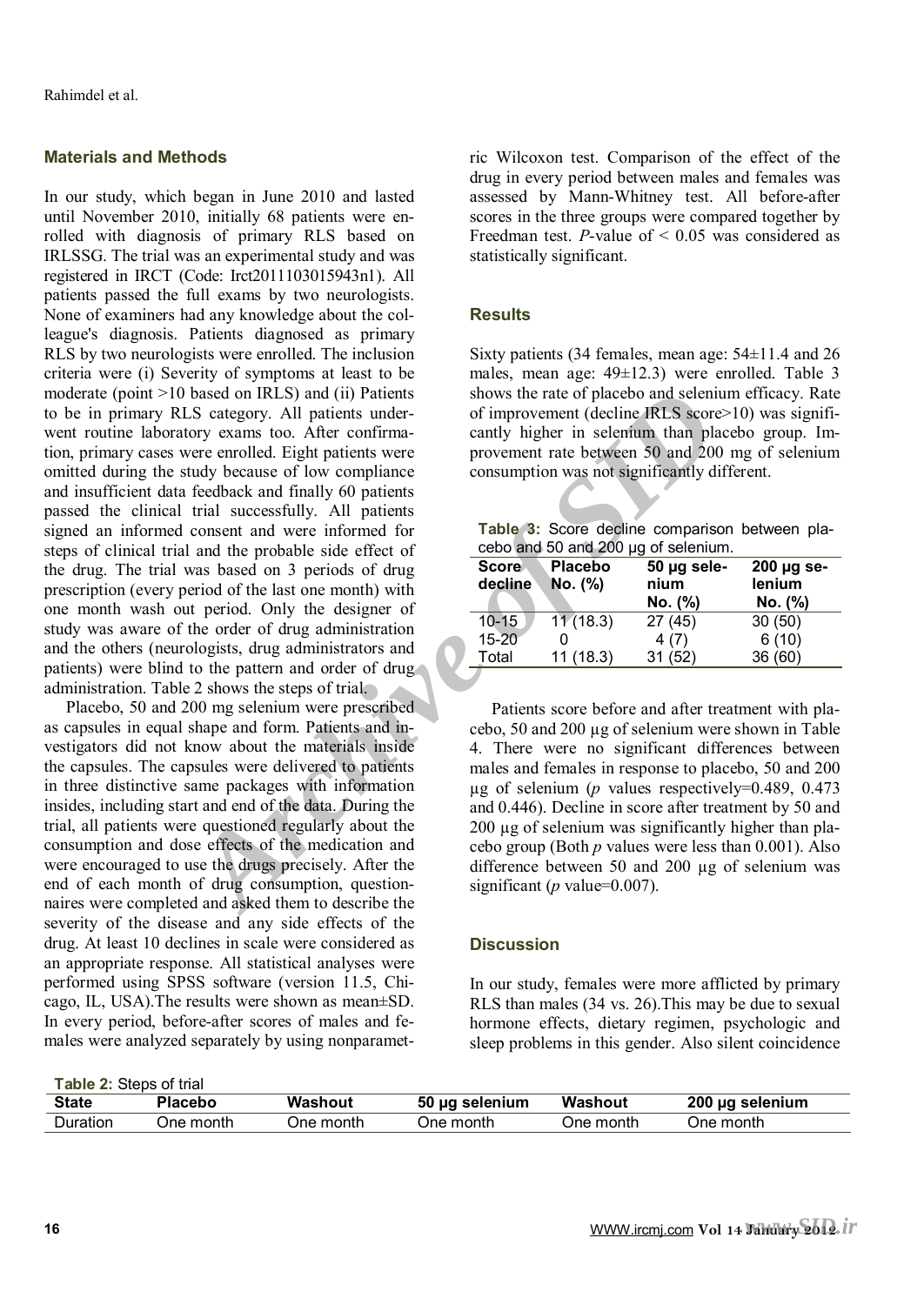| <b>Score</b> |               | <b>Placebo</b> |         |               | $50 \mu g$   |         |               | $200 \mu g$ |         |
|--------------|---------------|----------------|---------|---------------|--------------|---------|---------------|-------------|---------|
| mean(SD)     | <b>Before</b> | After          | P       | <b>Before</b> | <b>After</b> | P value | <b>Before</b> | After       | P       |
|              |               |                | value   |               |              |         |               |             | value   |
| Male         | 27.73         | 21.96          | < 0.001 | 26.32         | 13.50        | < 0.001 | 25.65         | 11.63       | < 0.001 |
|              | (6.91)        | (5.32)         |         | (5.34)        | (4.24)       |         | (5.09)        | (4.57)      |         |
| Female       | 29.21         | 22.87          | < 0.001 | 27.84         | 14.95        | < 0.001 | 27.23         | 13.19       | < 0.001 |
|              | (6.34)        | (5.71)         |         | (4.86)        | (4.52)       |         | (4.91)        | (3.82)      |         |
| Total        | 28.57         | 22.48          | < 0.001 | 27.03         | 14.17        | < 0.001 | 25.89         | 11.86       | < 0.001 |
|              | (5.82)        | (4.32)         |         | (4.67)        | (4.02)       |         | (5.44)        | (4.62)      |         |

**Table 4:** Score comparison before and after treatment.

SD: Standard Deviation

disease in females may be more than males which we could not find them precisely.

Selenium in Selenium in Selenium in Selenium in Selenium in Selenium in Selenium in Selenium in Selenium in Selenium in Selenium in Selenium in Selenium in Selenium in Selenium in Selenium in Selenium in Selenium in Selen Table 5 shows the comparison between our study and other results, using RLS score for RLS responses to treatment. According to Table 5, in most studies, the rate of score decline by placebo ranged between score of 5-8. The role of placebo was inves-<br>tigated in declining score of RLS.<sup>32</sup> Increasing the opioid and dopaminergic system of brain may play an important role.<sup>32</sup> Maximal decrement in score was correlated to dopaminergic agonists (17.2 by transdermal rotingtone), but the interesting fact was that<br>despite the more declines in scores by dopminergics,<br>loss of side effects by selenium consumption and<br>safety use of selenium and score decline to 12.86,<br>less compliance tion of the dopaminergic system.<sup>23-25</sup> Score declines by 50 and 200  $\mu$ g of selenium were 12.86 and 14.03 respectively and this difference was statistically sig-

nificant ( $p=0.007$ ) but practically this difference was not cost effective. So we preferred to choose 50  $\mu$ g of selenium for RLS treatment.

Selenium in daily recommended dose of 50 µg declines the seore of RLS largely which may be due to<br>improvement in the dopaminergic pathway (reverse<br>thyrosine hydroxylase activity and prevention of the<br>striatal dopamine depletion). Finally due to absence<br>of side effects

### **Acknowledgement**

This study was supported by <sup>a</sup> grant from the Vice Chancellor for Research of Yazd University of Medi cal Science.

#### **Conflict of interest:** None declared.

| Table 5: Comparison of IRLS score decline between studies. |  |
|------------------------------------------------------------|--|
|------------------------------------------------------------|--|

| <b>Study</b>                 | <b>Country</b> | Year | <b>IRLS score decline</b> |                                       | Price in Iran                 |  |
|------------------------------|----------------|------|---------------------------|---------------------------------------|-------------------------------|--|
|                              |                |      | Placebo                   | Drug                                  | (Consumption<br>dose per day) |  |
| Rahimdel                     | Iran           | 2010 | 6.09                      | 12.86<br>(Selenium)                   | $0.2$ \$                      |  |
| Agarwal et al. <sup>26</sup> | <b>USA</b>     | 2010 | 8.80                      | 13.20<br>(Gabapentine)                | 1\$                           |  |
| Hogl et al. $^{27}$          | Austria        | 2010 |                           | 17.20<br>Transdermal roti-<br>gotine) | N/A                           |  |
| Walters et al. <sup>28</sup> | <b>USA</b>     | 2004 | 8.70                      | 11.20<br>(Ropinirole)                 | $0.5$ \$                      |  |
| Aizuwa et al. <sup>29</sup>  | Japan          | 2005 |                           | 14.80<br>(Cabergoline)                | 4\$                           |  |

N/A: Not Available, \$: US dollar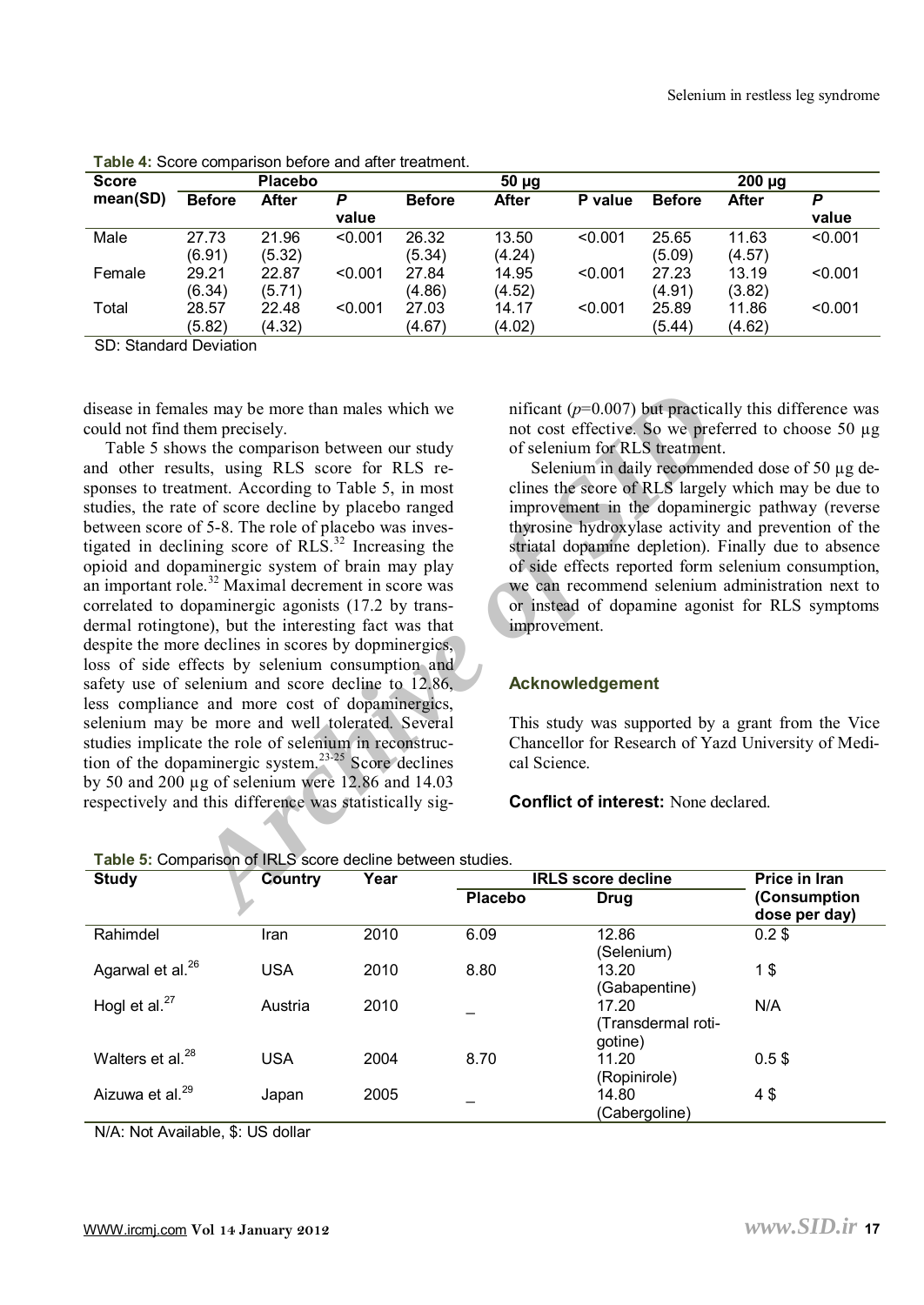#### **R e fe r e nces**

- **1**  Wetter TC, Pollmächer T. Res legs and periodic leg movements in sleep syndromes. *J Neurol* 1997: **<sup>244</sup>**:S37-45. [9112588] [http://dx. doi.org/10.1007/BF03160570]
- $\overline{2}$ Silber MH, Ehrenberg BL, Allen RP, Buchfuhrer MJ, Earley CJ, Hening WA, Rye DB; Medical Advisory Board of the Restless Legs Syndrome Foundation. An algorithm for the management of restless legs syndrome. *Mayo Clin Proc* 2004; **79**:916-22. [ 15244390] [http://dx. doi.org/10.4065/79.7.916]
- **3**  Bayard M, Avonda T, Wadzinski J. Restless legs syndrome. Am Fam *P hys i cian* 20 08;**78**:2 3 5 - 4 0 . [ 1869 750 8]
- **4**  Högl B, Paulus W, Clarenbach P, Trenkwalder C. Restless legs syndrome: Diagnostic assessment and the advantages and risks of dopa minergic treatment. *J Neurol* 2006; **<sup>253</sup>**:IV22-8. [16944353] [http://dx.doi. org/10.1007/s00415-006-4005-3]
- **5**  Desai AV, Cherkas LF, Spector TD, Williams AJ. Genetic influences in self-reported symptoms of obstructive sleep apnea and restless legs: a twin study. *Twin Res* 2004;**7**:589-95. [15607009] [\[http://dx.doi.org/10.13](http://dx.doi.org/10.13) 75 / 1 3 690 5 2 0 4 2 6 6 3 8 4 1]
- **6**  Chen S, Ondo WG, Rao S, Li L, Chen Q, Wang Q. Genomewide linkage scans identifies a novel suscepti bility locus for restless legs syndrome on chromosome 9p. Am J Hum Genet 2004;**74**:876-85. [15077200] [http:// dx.doi.org/10.1086/420772]
- **7**  Winkelmann J, Muller-Myhsok B, Wittchen HU, Hock B, Prager M, Pfister H, Strohle A, Eisensehr I, Dichgans M, Gasser T, Trenkwalder C. Complex segregation analysis of restless legs syndrome provides evidence for an autosomal dominant mode of inheritance in early age at onset families. Ann Neurol 2002; **52**:297-302. [12205641] [http://dx. doi.org/10.1002/ana.10282]
- **8**  Bonati MT, Ferini-Strambi L, Aridon P, Oldani A, Zucconi M, Casari G. Autosomal dominant restless legs syndrome maps on chromosome 1 4 q. *Bra in*  2 0 03; **126**:1485 -92 . [ 12 764067] [http://d[x.doi](http://dx.doi.org/10.1093/).org/10.1093/ b rain / a wg137]
- **9**  Montagna P. The treatment of restless legs syndrome. *Neurological Science* 2007;**28**:S61-66. [http://dx. doi.org/10.1007/s10072-007-0739-7]
- **10**  Zucconi M, Manconi M, Ferini Strambi L. Aetiopathogenesis of res legs syndrome. *Neurological Science 2007;28:47-52.* [http://dx.doi. *ence* 2007;**28**:47-52. [\[http://dx.doi](http://dx.doi). org/10.1007/s10072-007-0737-9]
- **11**  Mrowka M, Jöbges M, Berding G,

Schimke N, Shing M, Odin P. Computerized movement analysis and beta-CIT-SPECT in patients with restless legs syndrome. *<sup>J</sup> Neural Transm* 2005;**112**:693-701. [155174 34] [http://d[x.doi.o](http://dx.doi.org/10.1007/s007)rg/10.1007/s007 02-004-0217-9]

- **12**  Allen RP, Picchietti D, Hening WA, Trenkwalder C, Walters AS, Montplaisi J; Restless Legs Syndrome Diagnosis and Epidemiology work shop at the National Institutes of Health; International Restless Legs Syndrome Study Group. Restless legs syndrome: diagnostic criteria, special considerations, and epide-<br>miology. A report from the restless legs syndrome diagnosis and epidemiology workshop at the National Institutes of Health. *Sleep Med* dx.doi.org/10.1016/S1389-9457(03)<br>00010-81
- F, Wadistrial J. [e](http://dx.doi.org/10.1016/S)gg syndrome: diagnositic criteria, a Meer Mess since the special considerations, and epide-<br>
235-40. [1869 miology Areport from the restless and epide-<br>
Clarenbach P, ess syndrome diagnosis and epide-<br>
2 **13**  Walters AS, LeBrocq C, Dhar A, Hening W, Rosen R, Allen RP, Trenkwalder C; International Restless Legs Syndrome Study Group. Validation of the international rest less legs syndrome study group rating scale for restless legs syndrome.<br>Sleep Med 2003;4:121-32. [1459] 2342] [http://dx.doi.org/10.1016/S 1389-9457(02)00258-7]
	- **14**  Zafar KS, Siddiqui A, Sayeed I, Ahmad M, Salim S, Islam F. Dosedependent protective effect of selenium in rat model of Parkinson dis ease: neurobehavioral and neuro chemical evidences. *J Neurochem* 2003;**84**:438-46. [12558963] [http:// dx.doi.org/10.1046/j.1471-4159.200 3.01531.x]
	- **15**  Trenkwalder C, Hening WA, Montagna P, Oertel WH, Allen RP, Walters AS, Costa J, Stiasny-Kolster K, Sampaio C. Treatment of restless legs syndrome: An evidence-based review and implications for clinical practice. *Mov Disord* 2008;**23**:2267-302. [18925578] [http://dx.doi.org/ 10.1002/mds.22254]
	- **16**  Kohrle J, Jakob F, Contempre B, Dumont JE. Selenium, the thyroid and the endocrine system. *Endocr Rev* 2005;**26**:9 4 4 - 8 4. [ 1617 482 0 ] [ h tt p:// dx.doi.org/10.1210/er.2001-0034]
	- **17**  H ogu e D E. S eleniu m. *J D a iry Sci* 1 970;**53**:1 1 3 5 - 7. [ 4 918 9 5 2 ] [ h t t p:// dx.doi.org/10.3168/jds.S0022-0302 (70) 86356-1]
	- 18 Alizadeh M, Daneghian S, Ghaffari A, Ostadrahimi AR, Safaeiyan AR, Estakhri R, Pourghassem Gargari B. The effect of hypocaloric diet enriched in legumes with or without L- arginine and selenium on anthro pometric measures in central obese

w o m e n. *J R e s M e d Sci* 2 0 1 0; **15**:331-43. [21526106]

- **19**  Boskabadi H, Rezagholizade Omran F, Tara F, Rayman MP, Ghayour-Mobarhan M, Sahebkar A, Tavallaie<br>S, Shakeri MT, Alamdari DH, Kiani<br>M, Razavi BS, Oladi M, Ferns G.<br>The Effect of Maternal Selenium<br>Supplementation on Pregnancy<br>Outcome and the Level of Oxidative<br>Stress in Neonates. Iran R *cent Med J* 2010;**12**:254-259.
- **20**  Patrick L. Selenium biochemistry and cancer: a review of the literature. *A lt e rn M e d Rev* 2 0 04; **9**:239 - 5 8. [ 15 3 8 7 717]
- **21** Ge K, Yang G. The epidemiology of selenium deficiency in the etiological study of endemic diseases in China. *A m J Clin N utr* 1 9 93;**57**:2 5 9 S - 2 6 3 S. [8427200]
- **22**  Diplock AT. Indexes of selenium in human populations. Am J Clin Nutr 1993;**57**:256S-258S. [8427199]
- **23**  Khan HA. Selenium partially reverses the depletion of striatal dopamine and its metabolites in MPTP-treated C57BL mice. Neurochem Int 2010; **57**:489-91. [20619308] [http://d[x.doi](http://dx.doi). org/10.1016/j.neuint.2010.06.020]
- **24**  Talas ZS, Ozdemir I, Gok Y, Ates B, Yilmaz I. Role of selenium compounds on tyrosine hydroxylase ac-<br>tivity, adrenomedullin and total RNA levels in hearts of rats. *Regul Pept* 2010;159:137-41. [19706312] [http:// 2010;**159**:137-41. [19706312] [http:// dx.doi.org/10.1016/j.regpep.2009.08 .009]
- **25**  Castaño A, Ayala A, Rodriguez-Gomez JA, de la Cruz CP, Revilla<br>E, Cano J, Machado A. Increase in<br>dopamine turnover and tyrosine<br>hydroxylase enzyme in hippocampus<br>of rats fed on low selenium diet. J<br>Neurosci Res 1995;42:684-91. [860<br>0301] [http://dx.doi
- **26**  Tara F, Rayman MP, Boskabadi H, Ghayour-Mobarhan M, Sahebkar A, Alamdari DH, Razavi BS, Tavallaie S, Azimi-Nezhad M, Shakeri MT, Oladi M, Yazarlu O, Ouladan S, Sangani MT, Omran FR, Ferns G. Pro oxidant-antioxidant balance in pregnancy: a randomized doubleblind placebo-controlled trial of se-<br>lenium supplementation. J Perinat lenium supplementation. *<sup>J</sup> Perinat Med* 2010;**38**:473-8. [20629489] [http:// dx.doi.org/10.1515/JPM.2010.068]
- 27 Lippman SM, Klein EA, Goodman PJ, Lucia MS, Thompson IM, Ford LG, Parnes HL, Minasian LM, Gaziano JM, Hartline JA, Parsons JK, Bearden JD 3rd, Crawford ED, Goodman GE, Claudio J, Winquist E, Cook ED, Karp DD, Walther P, Lieber MM, Kristal AR, Darke AK,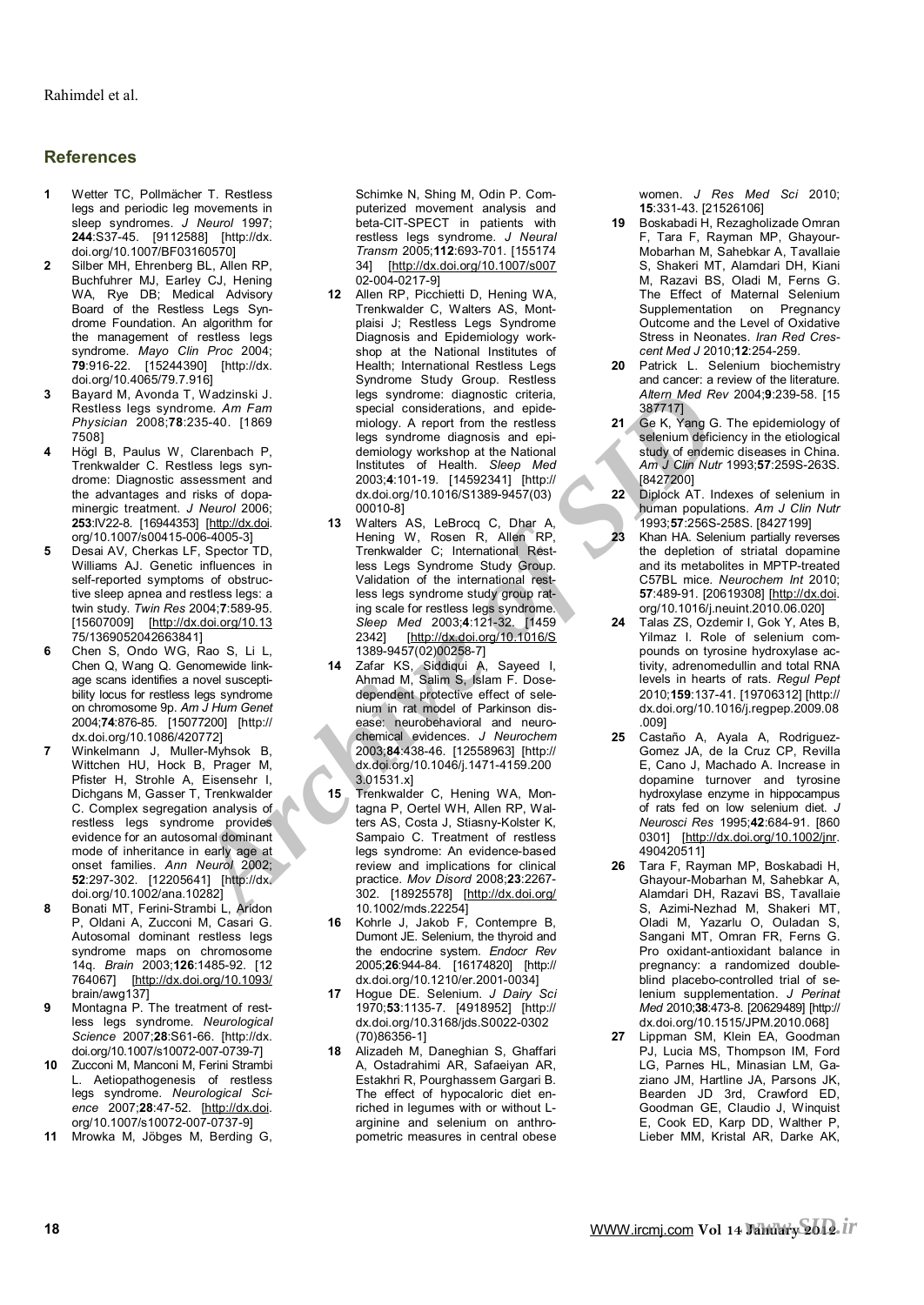Arnold KB, Ganz PA, Santella RM, Albanes D, Taylor PR, Probstfield JL, Jagpal TJ, Crowley JJ, Mey-Jr. Effect of selenium and vitamin E on risk of prostate cancer and other cancers: the Selenium and Vitamin E Cancer Prevention Trial (SE-LECT). *JAMA* 2009;**301**:39-51. [190 66370] [<http://dx.doi.org/10.1001/> jama.2008.864]

- 28 Agarwal P, Griffith A, Costantino HR, Vaish N. Gabapentin enacarbil clinical efficacy in restless legs syndrome. *Neuropsychiatr Dis Treat* 2010;6:151-8. [20505847] [http://dx.
- 29 Högl B, Oertel WH, Stiasny-Kolster

K, Geisler P, Beneš H, García-Borreguero D, Trenkwalder C,<br>Poewe W, Schollmayer E, Kohnen<br>R. Treatment of moderate to severe<br>restless legs syndrome: 2-year safety<br>and efficacy of rotigotine transdermal<br>patch. *BMC Neurol* 2010;10:86.<br>[20920156] [http:/ 86/1471-2377-10-86]

A beneficial property of the contents of the selection of the selection of the selection of the selection of the selection of the selection of the selection of the selection of the selection of the selection of the selecti **30** Walters AS, Ondo WG, Dreykluft T, Grunstein R, Lee D, Sethi K; TREAT RLS 2 (Therapy with Ropinirole: Ef-Study Group. Ropinirole is effective in the treatment of restless legs syndrome. TREAT RLS 2: a 12week, double-blind, randomized, parallel-group, placebo-controlled

study. Mov Disord 2004;19:1414-23. [15390050] [http://d[x.doi.o](http://dx.doi.org/10.100)rg/10.100 2/mds.20257]

- **31** Aizawa H, Aburakawa Y, Suzuki Y, Enomoto H, Makita Y, Kikuchi K, Kimura T, Yahara O. Treatment of Japanese restless legs syndrome patients with cabergoline. Intern Med 2006;45:453-5. [16679700] [http://d[x.doi.o](http://dx.doi.org/10.2169/internalme)rg/10.2169/internalme dicine.45.1555]
- **32** Fulda S, Wetter TC. Where dopaof the placebo effect in restless legs dx.doi.org/10.1093/brain/awm244]

W W W .ir c m j . [com](http://www.ircmj.com) **V o l 14 J a n u**